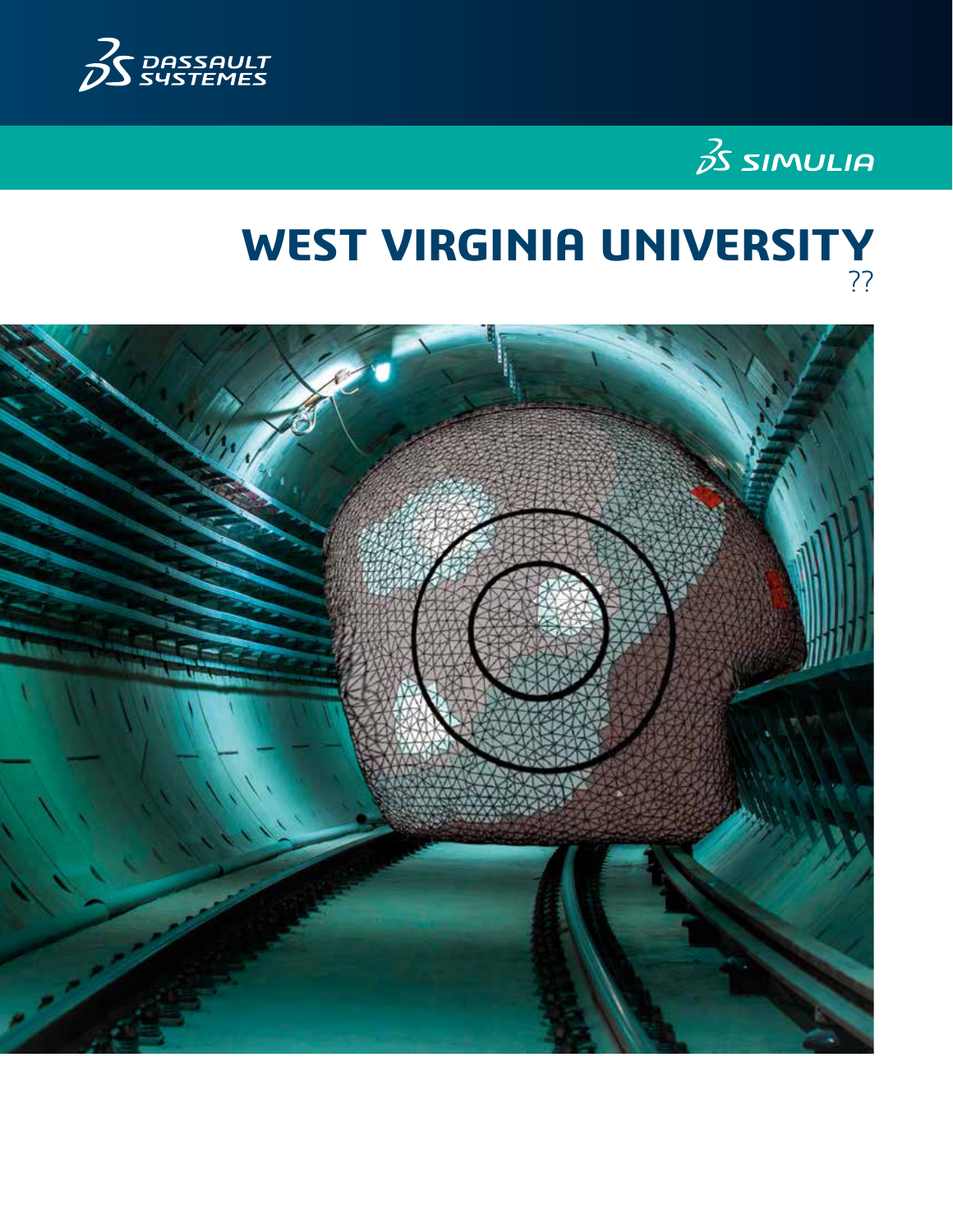# **Challenge:**

• West Virginia University (WVU) was asked by U.S. Homeland Security to explore the development of huge inflatable plugs for use in emergency situations requiring the closing of vehicular tunnels or other large cylindrical structures. Refining prototypes in a test facility was complex and time-intensive.

# **Solution:**

• WVU employed Abaqus Unified Finite Element Analysis (FEA) and CAE solutions from Dassault Systèmes' SIMULIA to create realistic simulations of inflatable plug components and models of global plug behavior inside full-size tunnels.

## **Benefits:**

• SIMULIA solutions provided predictive models that closely matched actual deployment of inflatables as seen in large-scale testing. The accuracy of these tools gives the University the confidence to reduce the amount of large-scale testing needed to refine their designs and allows them to further develop their inflatable solutions and consider applying their methodology to other infrastructure systems.

Imagine an airbag inflating in a vehicle. Now imagine it big really big—big enough to close off a tunnel. Such a structure, expanded in an underground mine, subway, or road tunnel, would surely stop traffic. It would also stop the advance of water, excessively heated air, or toxic, chemical, and biological agents in the case of a flood, fire, crash, or other emergency.

The need for such a plug exits. Consider these incidents: In the fall of 2012, Hurricane Sandy flooded seven of New York City's subways and several of its major road tunnels, closing them for days. In 1999, a truck carrying margarine and flour in the Mont Blanc Tunnel between Italy and France caught fire, filling the tunnel with noxious smoke and burning for 50 hours. In March 1995, sarin gas was released in the Tokyo subway system.

Events such as these have concerned safety officials worldwide for decades and they have considered a number of ways of closing off subways, tunnels, or pipelines in order to control hazardous conditions quickly.

# **THE IMPETUS FOR INFLATABLES**

In 2007, the U.S. Department of Homeland Security began looking for "out-of-the-box" ideas for protecting subway systems from extreme events, whether natural or man-made. One idea was to retrofit tunnels with rigid, metal floodgates or other types of solid structures. Another idea, which had surfaced earlier in Europe during the development of the Chunnel between England and France, was to install an inflatable plug at strategic locations inside the structure.

This inflatable concept, though never implemented in the Chunnel, was intriguing for several reasons. A plug that could inflate quickly like a giant airbag only in an emergency would not interfere with normal tunnel operations. An inflatable would be better than floodgates at fitting to the shape of a tunnel, and especially to the obstructions within, such as tracks, pipes, and walkways. This kind of "softer" fit—i.e., conformance—could be very effective at creating an air- or water-tight seal. An inflatable would also be less bulky than floodgates, and therefore easier and less expensive to install.

The idea was to set up inflatable structures, either permanently or temporarily, in multiple locations where an emergency was anticipated. The inflatables would be folded and packed in a container, readied for activation similar to that car airbag. The plug could be inflated by air from fans installed nearby or through pipes. Sensors embedded in the tunnel walls could trigger inflation, or inflation could be activated remotely. When the inflatable was no longer needed, it could be deflated and removed. A replacement could be swapped in or installed nearby in preparation for the next emergency.

# **HOW TO VIRTUALLY PLUG UP A TUNNEL**

Intrigued by the inflatable concept, Homeland Security reached out to the mechanical and civil engineering departments at West Virginia University (WVU). A full-scale test facility was constructed and an initial concept was tried out inside a structure that mimicked a segment of an actual railtransportation tunnel.

Of course, scaling up an airbag to tunnel size required entirely new approaches in storage, deployment, and manufacture. And real-world testing proved to be complex, time-consuming and not as predictive as desired.

So WVU turned to realistic simulation, developing a series of finite element models of a confined inflatable plug in a tunnel. "By comparing the behavior of our computer models to experimental data from the full-scale tests, we could better refine our deployment designs and improve the ability to predict the complete sequence of real-world deployment more accurately," said Research Professor Eduardo M. Sosa. He presented his results, from his work at the University with colleagues Choo-Siang Wong and Ever J. Barbero, at the 2015 SIMULIA Community Conference in Berlin.

The primary analysis tool WVU used was Abaqus Unified Finite Element Analysis (FEA) from Dassault Systèmes' SIMULIA.

"We've concluded that our simulations demonstrate significant benefits from the use of FEA to predict the behavior of large-scale confined inflatables, as well as estimate quantities that can't be directly obtained from physical experiments"

> —Eduardo M. Sosa, Research Professor, West Virginia University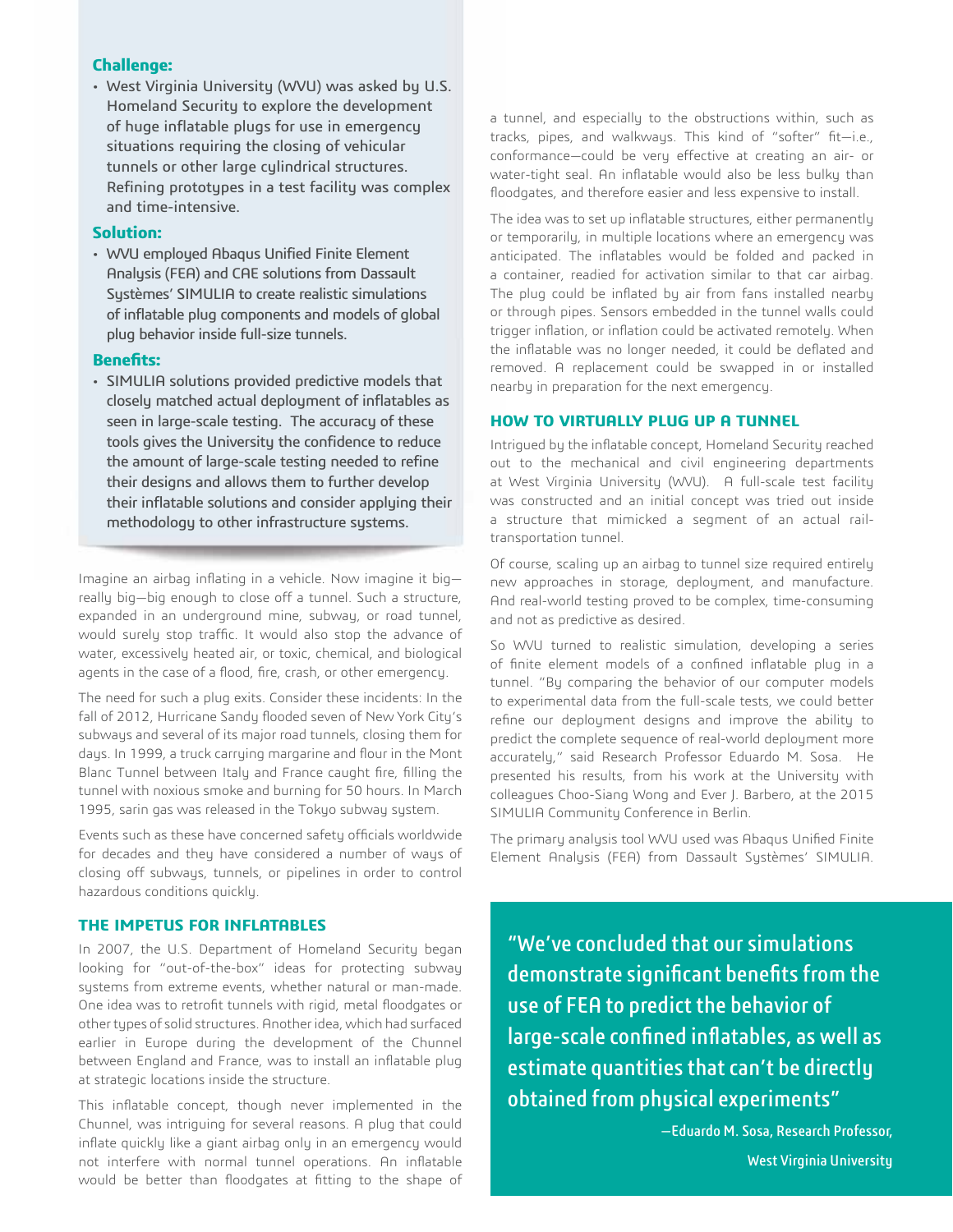

Figure 1. Inflatable plug prototype (left), and Abaqus model of the initial geometry: a) geometry b) meshed.

FEA simulations included folding, positioning, settling (from gravity), deploying, and inflating the plug, as well as the plug's conformance to a tunnel and its adjustment against other objects typically found within a tunnel.

The team's Abaqus models covered a variety of components, the main ones being the inflatable plug and a tunnel segment. The inflatable plug consisted of a cylinder with two hemispherical end-caps (Figure 1), and two metal fittings on the same endcap to inflate and deflate the plug. The perimeter of the plug is larger than the tunnel's perimeter for two reasons. First, the over-sizing compensates for any wrinkles and sags in the fully inflated plug after deployment. Second, it ensures better conformance, resulting in a better seal in the tunnel.

Model setup of the tunnel section was fairly straightforward. Unlike the plug, the tunnel is considered a non-deformable object, so while the structural membrane of the plug was modeled using membrane elements, the tunnel and plug fittings could be modeled using rigid elements.

# **THE COMPLEXITIES OF FOLDING AND INSTALLATION**

Simulations of folding and positioning the plug consisted of both rigid body rotations and translations applied as boundary conditions to selected nodes and elements on the surface of the plug model. Folding was mostly a set of geometric transformations divided into three general steps: unconstrained, unstressed inflation; flattening and grounding (Figure 2); and folding by rolling.

The second step, flattening, incorporated both horizontal displacements and vertical gravity force. The final step of rolling the flattened inflatable was simulated using rotational rigid

plates to represent the successive lifting and partial rotations of simulated folds. This last step consisted of three sets of lifting and rotation, all under the influence of gravity.

Modeling the positioning of the folded inflatable also fed into the simulations for plug deployment and inflation by accounting for the effects of gravity on the deflated, folded plug (i.e., how the plug settles when stored). The settling sequence essentially restored elements distorted through the folding and positioning back to their initial state before rerunning a deployment simulation. This reset also avoided distortions on the membrane surface and minimized the kinetic energy in deployment, thereby helping stabilize the entire deployment simulation.

#### **DEPLOYING THE PLUG MODEL**

The WVU engineers based their simulations on the Uniform Pressure Method (UPM) because it is simple, computationally efficient, and adequate for modeling relatively slow inflation. The UPM implemented in Abaqus/Explicit defines surfacebased cavities to model the fluid-structure interaction during deployment and inflation. These surface-based cavities were complemented by the addition to the model of multiple internal chambers for a more precise control of the airflow during the inflation sequence.

Modeling the entire deployment of the inflatable plug (Figure 3) starts with the folded plug stored against the tunnel. When the virtual vertical gate to the plug container drops away, gravity causes the plug to fall out and unroll.

For refining the accuracy of their simulations, WVU had four deployment options to explore. In the first option, the folded plug did not have passive restraints in the form of

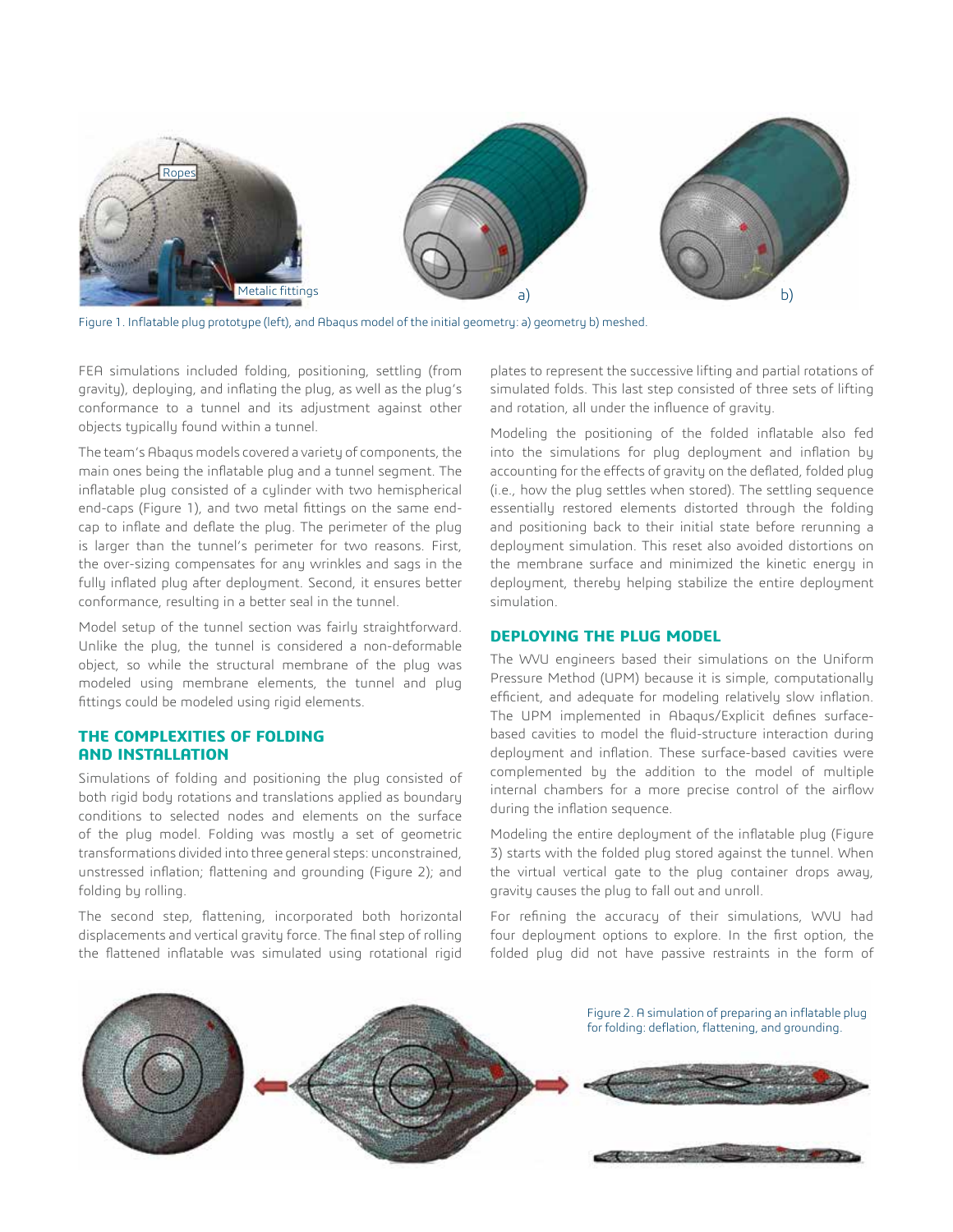#### Experimental





Figure 3. The simulated deployment of the inflatable plug closely matches the deployment of a plug in a full-scale test.

tie-downs to control the unfolding membrane, and airflow was not directed within the plug. Instead, air filled the plug evenly, spontaneously, and immediately once it entered the plug. The second option included the tie-downs. In the third option, additional stiffness was added to the tie-downs as compensation for the dynamic response associated to a mass scaling factor. The fourth option was similar to the third except that, unlike in the other options, the sequence of airflow within the plug was defined (i.e., directed).

The team's analyses showed that the first and fourth deployments were extreme cases compared to experimental results in terms of conformance. The airflow as defined in the fourth deployment caused the simulation to most closely replicate the actual behavior seen in the full-scale tests.

## **THE PRESSURE TO CONFORM**

Conformance is key in inflatable structures that need to tightly fill uneven spaces. Lack of conformity shows up as gaps between the inflated plug and the tunnel perimeter, usually at corners and around obstructions such as pipes. "Obviously, such gaps, and the leaks that result, need to be minimized, and this is where simulation came to be particularly useful for finetuning our deployment designs," said Sosa.

The position and extension of wrinkles in the plug fabric turned out to be critical too. Accumulation of membrane material in the form of wrinkles in one location leads to gaps in other

locations around the contact perimeter. The presence of gaps is a clear signal of suboptimal deployment. Both wrinkles and gaps can be greatly reduced by optimizing several aspects of plug behavior including the folding pattern and deployment sequence, the location and number of passive restraints, as well as the friction characteristics of the interacting surfaces.

While previously obtained real-world data contributed to the accuracy of the team's models, conformance during full-scale inflatable tests had not been easy to measure in the test facility. But FEA could of course simulate expected conformance. Here, the ability of Abaqus to calculate contact between two objects highly accurately was of particular value: WVU found that their simulations were an extremely close visual match to real-world deployments conducted to study the contact area between the inflated plug and the tunnel walls in a variety of scenarios.

"We've concluded that our simulations demonstrate significant benefits from the use of FEA to predict the behavior of largescale confined inflatables, as well as estimate quantities that can't be directly obtained from physical experiments," said Sosa. Going forward, the researchers plan to continue using such tools to further study other aspects of the tunnel-plug solution, including looking for additional applications that would benefit from the methodologies they have developed.